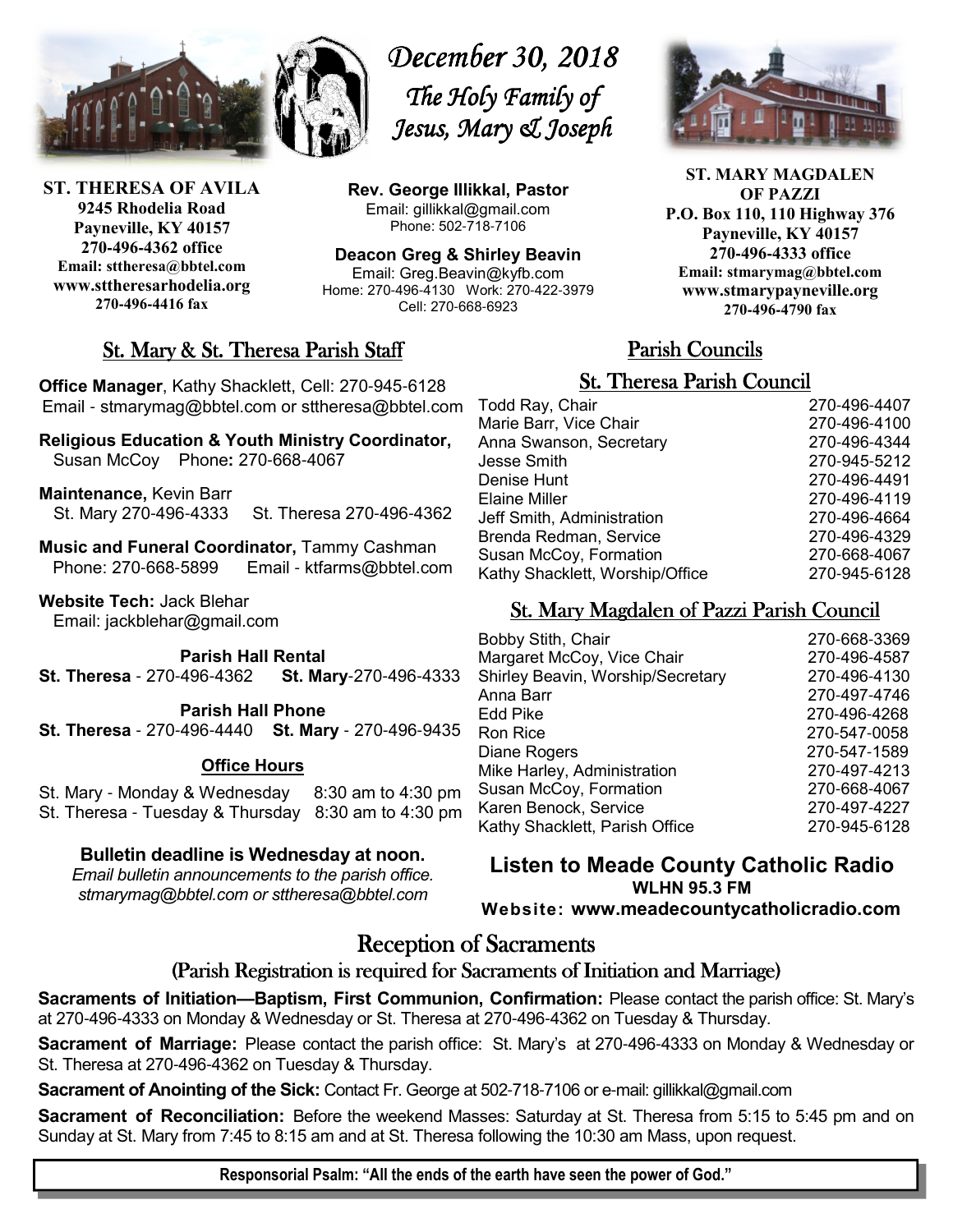## **Ministers for January 5th & 6th at St. Mary**

**Lectors Sat 6:00 pm** Aaron Pierce **Sun 8:30 am** Margaret McCoy & Lorraine Yokie

#### **Eucharistic Ministers**

**Sat 6:00 pm** Jim Pike & volunteer **Sun 8:30 am** Shirley Beavin, Debbie Pickering, Mark Stull, Mary Hesler

### **Altar Servers**

**Sat 6:00 pm** Jace & Jesse Beavin **Sun 8:30 am** Lily & Georgia Rogers

### **Gift Bearers**

**Sat 6:00 pm** Children's Church **Sun 8:30 am** Children's Church

#### **Fatima Statue**



**December 30** - John & Janet Pike

**January 6** - Ron & Jill Pike

#### **1st Friday Bingo January 4, 2019**

**Manager:** Juanita Hall **Workers:** Darlene Livers, Warren Shiroma, Andrew Goins, Steve Osborne, volunteers needed

**Bingo Workers Needed:** St. Mary Friday Night Bingo is in need of volunteers to work one Friday a month at bingo. If you can help, come early and talk to the bingo manager. Doors open at 6:00 p.m. Bingo starts at 7:00 p.m.



## Weekend Mass Schedule

**Saturday, 6:00 pm at St. Mary** (January through June) 6:00 pm at St. Theresa (July through December)

**Sunday, 8:30 am at St. Mary Sunday, 10:30 am at St. Theresa**

## **Ministers for January 6th at St. Theresa**

#### **Lectors Sun 10:30 am** Marie Barr & David Morgan

**Eucharistic Ministers Sun 10:30 am** Pat Barr & Jeff Smith

### **Homebound Minister**

Jeff Smith

**Altar Servers Sun 10:30 am** Garrett Schmidt & Lane Schmidt

### **Fatima Statue**



**December 30** - Crystal & Stephen Barr

**January 6** - Ralph & Elaine Miller

The 2019 sign up sheet to have the Fatima Statue in your home is now available in the vestibule of St. Theresa Church. Sign up now for the dates of your choice in 2019.

## **St. Mary Magdalen of Pazzi Church Mass Intentions for the Week**

| Monday          | 7:00 pm Matt Pike, Anthony & Debbie Pike +  |
|-----------------|---------------------------------------------|
| Wednesday       | $6:30$ pm John B. Pike +                    |
| <b>Saturday</b> | 6:00 pm St. Mary & St. Theresa Parishioners |
| Sunday          | $8:30$ am Ernie Stith +                     |

## **St. Theresa Church Mass Intentions for the Week**

| <b>Tuesday</b> | $8:30$ am | St. Theresa & St. Mary Parishioners      |
|----------------|-----------|------------------------------------------|
| Thursday       |           | $8:30$ am Joseph Ed. Ray +               |
| Sunday         |           | 10:30 am Carissa, Rance & Adie Foushee + |

## Stewardship of Treasure

| St. Mary Weekly goal                  | 2,700.00 |
|---------------------------------------|----------|
| December 23rd collection              | 3,130.54 |
| <b>OVER/UNDER minimum weekly goal</b> | 430.54   |
| <b>Fund for Retired Religious</b>     | 217.00   |
| <b>Archdiocesan Charities</b>         | 1,259.00 |
| <b>Cemetery Fund</b>                  | 161.00   |
| <b>St. Theresa Weekly Goal</b>        | 2,500.00 |
| December 23rd collection              | 2,877.91 |
| <b>OVER/UNDER minimum weekly goal</b> | 377.91   |
| <b>Fund for Retired Religious</b>     | 40.00    |
| <b>Archdiocesan Charities</b>         | 1,265.00 |
| Feast of Mary, Holy Mother of God     | 65.00    |

*Thank you for your stewardship sacrifice… it IS appreciated!*

## What's Happening this Week

#### **Sunday, December 30th**

*9:30 a.m. Blessing Breakfast in St. Mary Parish Hall* 

**Monday, December 31st** 

*9 am to 7 pm Eucharistic Adoration at St. Mary 7:00 pm Holy Day Vigil Mass at St. Mary*

**Tuesday, January 1st -** *Office Closed Feast of Mary, Holy Mother of God*

*8:30 am Holy Day Mass at St. Theresa*

**Wednesday, January 2nd** *7:15 p.m. R.C.I.A. in St. Mary Gathering Space*

**Friday, January 4th** *7:00 pm St. Mary Bingo in St. Mary Hall* 

**Saturday, January 5th** *7:30 am Men's Prayer Group at St. Mary*

#### **Sunday, January 6th**

9:30 am **Take down decorations** at St. Mary Church 11:30 am **Take down decorations** at St. Theresa Church *3:00 pm Prayer Service at Brandenburg Nursing & Rehab*

### **Eucharistic Adoration at St. Mary**

There will be Eucharistic Adoration at St. Mary from 9:00 a.m. until 7:00 p.m. on Monday, December 31st.

## Please Note

 The Parish Office will be closed Tuesday, January 1st, for the New Year's holiday.

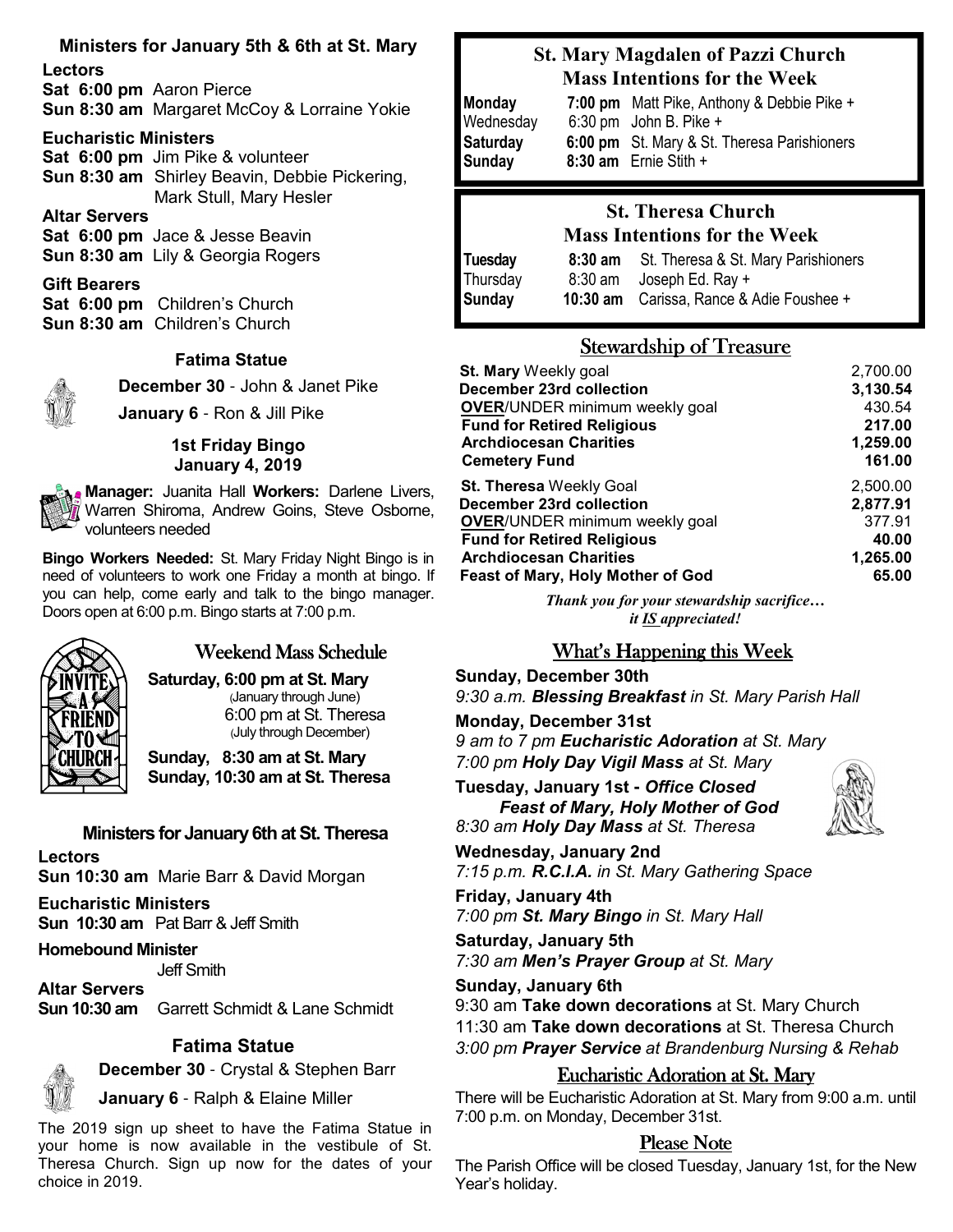## Feast of Mary, the Holy Mother of God

January 1, 2019 is the **Feast of Mary, the Holy Mother of God**, *a holy day of obligation*. There will be a Vigil Mass on December 31st at 7:00 p.m. at St. Mary and the Holy Day Mass on January 1st at 8:30 a.m. at St. Theresa.

**Please note:** Volunteers are needed for Lectors, Altar Servers and Extraordinary Ministers of Holy Communion. Please come early if you would like to volunteer.

### Countdown to 2019



St. Martin of Tours in Flaherty wishes to invite you to Countdown to 2019, New Year's Eve Dance at St. Martin Gym on December 31, 2018 from 8:00 p.m.

to 12:30 a.m. Music will be provided by Verland Hatmaker. Tickets are \$20 for single, \$35 for couple or \$140 for a table for 8. For tickets, contact Lisa Hobbs at 270-668- 5826, Elaine Medley at 270-668-4100, Elaine McKinney at 270-547-8111 or Roselle Muse at 270-272-4898 or you can stop by the office during office hours and see Roselle Muse or Renee Jenkins. Tickets will also be sold at the door. Come join the fun!

### Help is Needed

Please join us on Sunday, January 6th to take down the Christmas decorations at both of our churches. After the 8:30 a.m. Mass at St. Mary and after the 10:30 a.m. at St. Theresa. All help is needed and very much appreciated.

#### Red Cross Blood Drive

There will be a Red Cross Blood Drive at St. Mary Parish Hall on **Tuesday, January 8th**, from 3:00 to 7:00 p.m. There is a need for blood. Please give the gift of life!

#### Kroger Community Rewards

**Do you shop at Kroger?** St. Mary and St. Theresa are both participating in the Kroger Community Rewards program. It doesn't **St. Theresa** - Anthony & Karen Greco, Audrey Popham cost you anything and by simply scanning your REGISTERED Kroger Plus card when you shop, our churches receive quarterly donations based on what you spend. If you have not already done so, please go online at www.krogercommunityrewards.com and click on sign in/register and then click on SIGN UP TODAY & follow prompts. If you need help in enrolling or if you would like to enroll in the program but do not use a computer, please call 1-800-576- 4377, Option # 3, for assistance.

#### **St. Mary Magdalen of Pazzi number is EG238**

#### **St. Theresa number is LU282**

Thanks to the families that are participating in this program. From your purchases made at Kroger between August 29 through November 27, 2018 our churches received the following from the Kroger Community Rewards program:

**St. Mary received \$206.17** (22 families participating)

**St. Theresa received \$155.58** (27 families participating)

THANK YOU! THANK YOU! Thank you to all of our families that are participating In the Kroger Communities Rewards Program!

*Not sure if you are signed up* **-** *check the bottom of your receipt the next time you shop at Kroger!* 

### 2019 Offering Envelopes 2019 Offering Envelopes



The 2019 Offering envelopes are in the vestibule/ Gathering Space of our churches Please pick up your packet, if you have not already done so. If you did not receive a packet of envelopes and would like some, please contact the parish office. **Please note:** 

Most of the envelope numbers for St. Theresa parishioners have changed for 2019. Please make sure to use the new envelope number beginning January 1, 2019.

## Please Come Ioin Us!



St. Mary and St. Theresa churches are asked to provide a Prayer Service for the residents of the Brandenburg Nursing and Rehab Center in January. Please join us at 3:00 p.m. each Sunday at the Brandenburg Nursing and

Rehab Center on Old Ekron Road where we will have Scripture Reading, prayers and singing. Lots of singing!

## Check This Out!

**Have you check out FORMED yet?** Our parishes have a subscription to FORMED until October 2019 and we invite everyone of our parishioners to take advantage of this amazing website. Some of the documentaries and movies being featured on the FORMED website during Advent/Christmas are **"Saint Nicholas: The Real Story", "Christmas in Rome: A Celebration of the Nativity", "Mary of Nazareth"** and the animated **"Nicholas: The Boy who Became Saint"** just to name a few. It's easy and free to register! Go online to: **sttsmm.formed.org** then click "Register" and enter your name, email address and desired password. Then you can get the best in Catholic movies, documentaries, audio books and more!

### Church Cleaners for January

**St. Mary -** Debbie Hurt, Alliene Stull, Deloris Stith, Lana Goodwin, Lonnie & Cynthia Bishop

**Please note:** More volunteers are needed at St. Theresa to clean church. If you would like to help, please contact the parish office to be put on the schedule.



### Food Drive Next Weekend

**Requested for January:** Spaghetti & Spaghetti Sauce

### 2018 Catholic Services Appeal

Thanks to everyone who have already responded with a gift to the 2018 Catholic Services Appeal. There is still plenty of time to make a donation. To learn more on the

work of the Archdiocese of Louisville or to make a gift securely online, visit www.ArchLou.org/CSA. As of December 21st our parishes have donated in gifts and pledges:

**St. Mary - \$18,780 of our \$17,800 goal (106%) Participation goal - 48 of 59 families (81%)** 

**St. Theresa - \$11,240 of our \$11,500 goal (98%) Participation goal - 36 of 39 families (92%)**